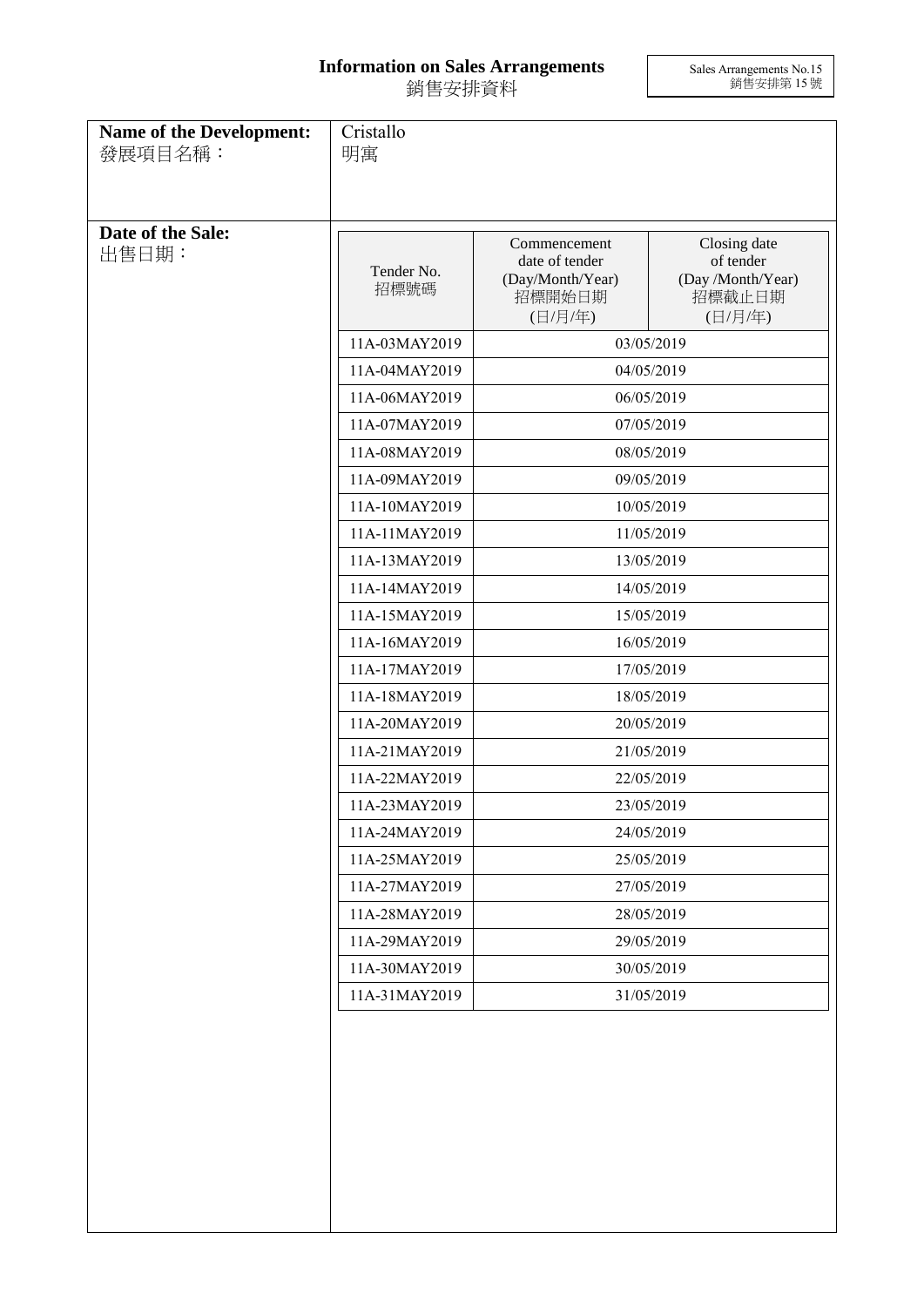| Time of the Sale:                                 |                                                                                                        |                                          |                                     |
|---------------------------------------------------|--------------------------------------------------------------------------------------------------------|------------------------------------------|-------------------------------------|
| 出售時間:                                             | Tender No.<br>招標號碼                                                                                     | Commencement<br>time of tender<br>招標開始時間 | Closing time<br>of tender<br>招標截止時間 |
|                                                   | 11A-03MAY2019                                                                                          | 11:00 a.m. 上午 11時                        | 12:00 noon 正午 12時                   |
|                                                   | 11A-04MAY2019                                                                                          | 11:00 a.m. 上午 11時                        | 12:00 noon 正午 12時                   |
|                                                   | 11A-06MAY2019                                                                                          | 11:00 a.m. 上午 11時                        | 12:00 noon 正午 12時                   |
|                                                   | 11A-07MAY2019                                                                                          | 11:00 a.m. 上午 11時                        | 12:00 noon 正午 12時                   |
|                                                   | 11A-08MAY2019                                                                                          | 11:00 a.m. 上午 11時                        | 12:00 noon 正午 12時                   |
|                                                   | 11A-09MAY2019                                                                                          | 11:00 a.m. 上午 11時                        | 12:00 noon 正午 12時                   |
|                                                   | 11A-10MAY2019                                                                                          | 11:00 a.m. 上午 11時                        | 12:00 noon 正午 12時                   |
|                                                   | 11A-11MAY2019                                                                                          | 11:00 a.m. 上午 11時                        | 12:00 noon 正午 12時                   |
|                                                   | 11A-13MAY2019                                                                                          | 11:00 a.m. 上午 11時                        | 12:00 noon 正午 12時                   |
|                                                   | 11A-14MAY2019                                                                                          | 11:00 a.m. 上午 11時                        | 12:00 noon 正午 12時                   |
|                                                   | 11A-15MAY2019                                                                                          | 11:00 a.m. 上午 11時                        | 12:00 noon 正午 12時                   |
|                                                   | 11A-16MAY2019                                                                                          | 11:00 a.m. 上午 11時                        | 12:00 noon 正午 12時                   |
|                                                   | 11A-17MAY2019                                                                                          | 11:00 a.m. 上午 11時                        | 12:00 noon 正午 12時                   |
|                                                   | 11A-18MAY2019                                                                                          | 11:00 a.m. 上午 11時                        | 12:00 noon 正午 12時                   |
|                                                   | 11A-20MAY2019                                                                                          | 11:00 a.m. 上午 11時                        | 12:00 noon 正午 12時                   |
|                                                   | 11A-21MAY2019                                                                                          | 11:00 a.m. 上午 11時                        | 12:00 noon 正午 12時                   |
|                                                   | 11A-22MAY2019                                                                                          | 11:00 a.m. 上午 11時                        | 12:00 noon 正午 12時                   |
|                                                   | 11A-23MAY2019                                                                                          | 11:00 a.m. 上午 11時                        | 12:00 noon 正午 12時                   |
|                                                   | 11A-24MAY2019                                                                                          | 11:00 a.m. 上午 11時                        | 12:00 noon 正午 12時                   |
|                                                   | 11A-25MAY2019                                                                                          | 11:00 a.m. 上午 11時                        | 12:00 noon 正午 12時                   |
|                                                   | 11A-27MAY2019                                                                                          | 11:00 a.m. 上午 11時                        | 12:00 noon 正午 12時                   |
|                                                   | 11A-28MAY2019                                                                                          | 11:00 a.m. 上午 11時                        | 12:00 noon 正午 12時                   |
|                                                   | 11A-29MAY2019                                                                                          | 11:00 a.m. 上午 11時                        | 12:00 noon 正午 12時                   |
|                                                   | 11A-30MAY2019                                                                                          | 11:00 a.m. 上午 11時                        | 12:00 noon 正午 12時                   |
|                                                   | 11A-31MAY2019                                                                                          | 11:00 a.m. 上午 11時                        | 12:00 noon 正午 12時                   |
|                                                   | (Note : please refer to "Other matters" below)<br>(注意:請參閱下文「其他事項」)                                     |                                          |                                     |
|                                                   |                                                                                                        |                                          |                                     |
|                                                   |                                                                                                        |                                          |                                     |
| Place where the sale will<br>take place:<br>出售地點: | 19th Floor, Railway Plaza, 39 Chatham Road South, Tsim Sha<br>Tsui, Kowloon<br>九龍尖沙咀漆咸道南 39 號鐵路大廈 19 樓 |                                          |                                     |
|                                                   |                                                                                                        |                                          |                                     |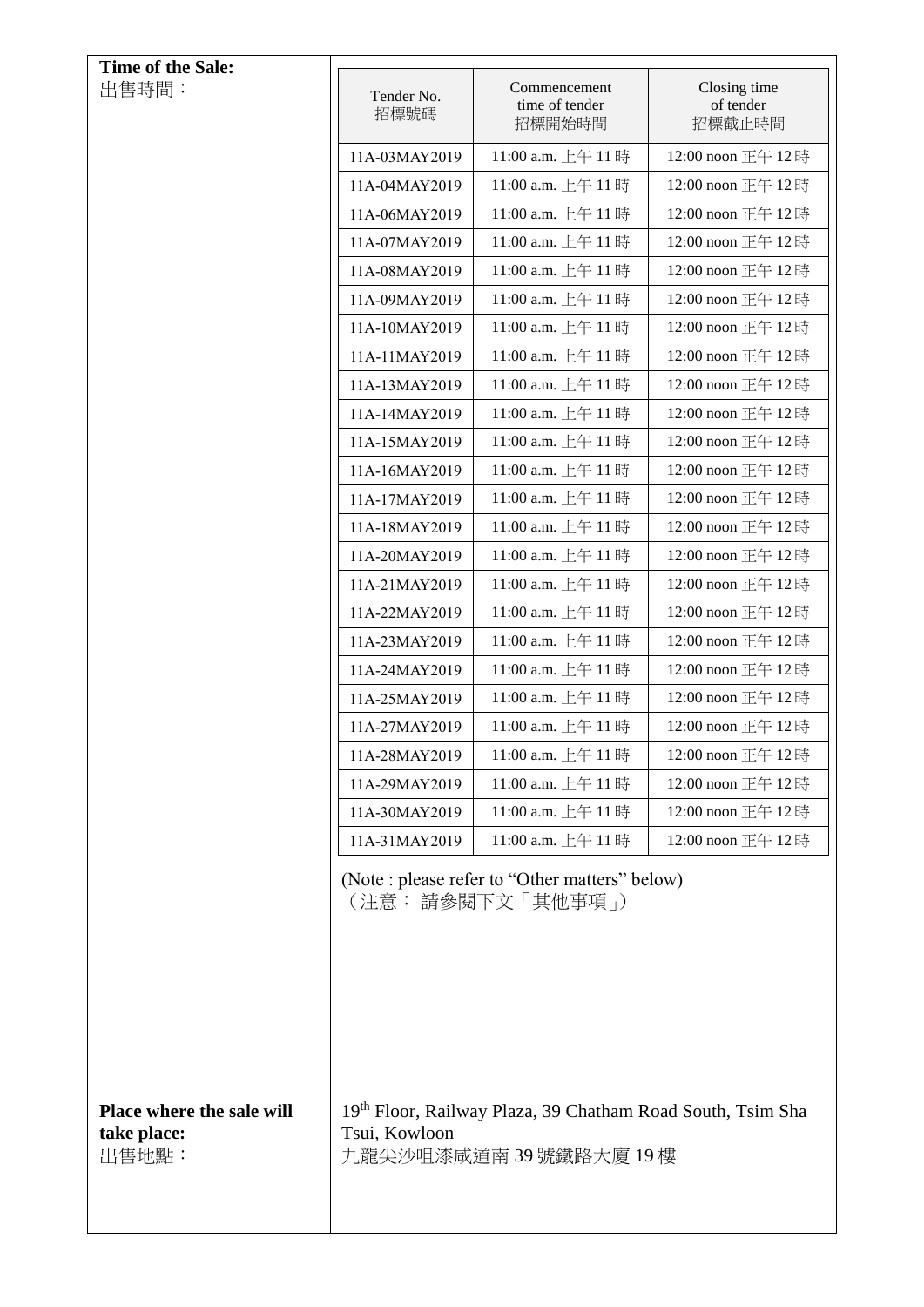| <b>Number of specified</b><br>residential properties<br>that will be offered to be<br>sold:<br>將提供出售的指明住宅物<br>業的數目                                                                                                                                                                                                   |                                                                     | 1                                                                                                                                                         |                                       |                                         |
|----------------------------------------------------------------------------------------------------------------------------------------------------------------------------------------------------------------------------------------------------------------------------------------------------------------------|---------------------------------------------------------------------|-----------------------------------------------------------------------------------------------------------------------------------------------------------|---------------------------------------|-----------------------------------------|
|                                                                                                                                                                                                                                                                                                                      | 將提供出售的指明住宅物業的描述:                                                    | Description of the residential properties that will be offered to be sold:                                                                                |                                       |                                         |
| The following flat(s):<br>以下單位 :                                                                                                                                                                                                                                                                                     |                                                                     |                                                                                                                                                           |                                       |                                         |
| 11&812A                                                                                                                                                                                                                                                                                                              |                                                                     |                                                                                                                                                           |                                       |                                         |
| The method to be used to determine the order of priority in which each of the persons<br>interested in purchasing any of the specified residential properties may select the<br>residential property that the person wishes to purchase:<br>將會使用何種方法,決定有意購買該等指明住宅物業的每名人士可揀選其意欲購買的住宅<br>物業的優先次序:                      |                                                                     |                                                                                                                                                           |                                       |                                         |
| Subject to other matters, sale by tender - see details and particulars in the tender notices. Details<br>and particulars in the tender notices under different Tender No. are different.<br>受制於其他事項,以招標方式出售-請參閱指明住宅物業的招標公告的細節和詳情。不同<br>招標號碼下招標公告的細節和詳情會有不同。                                                          |                                                                     |                                                                                                                                                           |                                       |                                         |
| During the following periods, the tender notices and other relevant tender documents of the<br>specified residential properties will be made available for collection free of charge at 19/F,<br>Railway Plaza, 39 Chatham Road South, Tsim Sha Tsui, Kowloon:-<br>於以下時段,招標公告及其他有關招標文件可於九龍尖沙咀漆咸道南39號鐵路大廈19樓免<br>費領取: |                                                                     |                                                                                                                                                           |                                       |                                         |
| Tender No.<br>招標號碼                                                                                                                                                                                                                                                                                                   | Specified residential properties that will be<br>offered to be sold | Tender notice and other relevant tender documents<br>will be made available for collection during the<br>following periods<br>於以下時段,招標公告及<br>其他相關招標文件可供領取 |                                       |                                         |
|                                                                                                                                                                                                                                                                                                                      |                                                                     | 將提供出售的指明住宅物業的數目                                                                                                                                           | Date<br>(Day/Month/Year)<br>日期(日/月/年) | Time<br>時間                              |
| 11A-03MAY2019                                                                                                                                                                                                                                                                                                        |                                                                     | All the specified residential properties set out in<br>the Sales Arrangements<br>所有於銷售安排中列出的指明住宅物業                                                        | 03/05/2019                            | 9:00 a.m. to 12:00 noon<br>上午9時至正午 12 時 |
| 11A-04MAY2019                                                                                                                                                                                                                                                                                                        |                                                                     | All the available and remaining<br>specified properties<br>所有可供出售及餘下的指明住宅物業                                                                               | 04/05/2019                            | 9:00 a.m. to 12:00 noon<br>上午9時至正午12時   |
| 11A-06MAY2019                                                                                                                                                                                                                                                                                                        |                                                                     | All the available and remaining<br>specified properties<br>所有可供出售及餘下的指明住宅物業                                                                               | 06/05/2019                            | 9:00 a.m. to 12:00 noon<br>上午9時至正午 12 時 |
| 11A-07MAY2019                                                                                                                                                                                                                                                                                                        |                                                                     | All the available and remaining<br>specified properties<br>所有可供出售及餘下的指明住宅物業                                                                               | 07/05/2019                            | 9:00 a.m. to 12:00 noon<br>上午9時至正午 12 時 |
| 11A-08MAY2019                                                                                                                                                                                                                                                                                                        |                                                                     | All the available and remaining<br>specified properties<br>所有可供出售及餘下的指明住宅物業                                                                               | 08/05/2019                            | 9:00 a.m. to 12:00 noon<br>上午9時至正午12時   |
| 11A-09MAY2019                                                                                                                                                                                                                                                                                                        |                                                                     | All the available and remaining<br>specified properties<br>所有可供出售及餘下的指明住宅物業                                                                               | 09/05/2019                            | 9:00 a.m. to 12:00 noon<br>上午9時至正午 12 時 |
| 11A-10MAY2019                                                                                                                                                                                                                                                                                                        |                                                                     | All the available and remaining<br>specified properties<br>所有可供出售及餘下的指明住宅物業                                                                               | 10/05/2019                            | 9:00 a.m. to 12:00 noon<br>上午9時至正午12時   |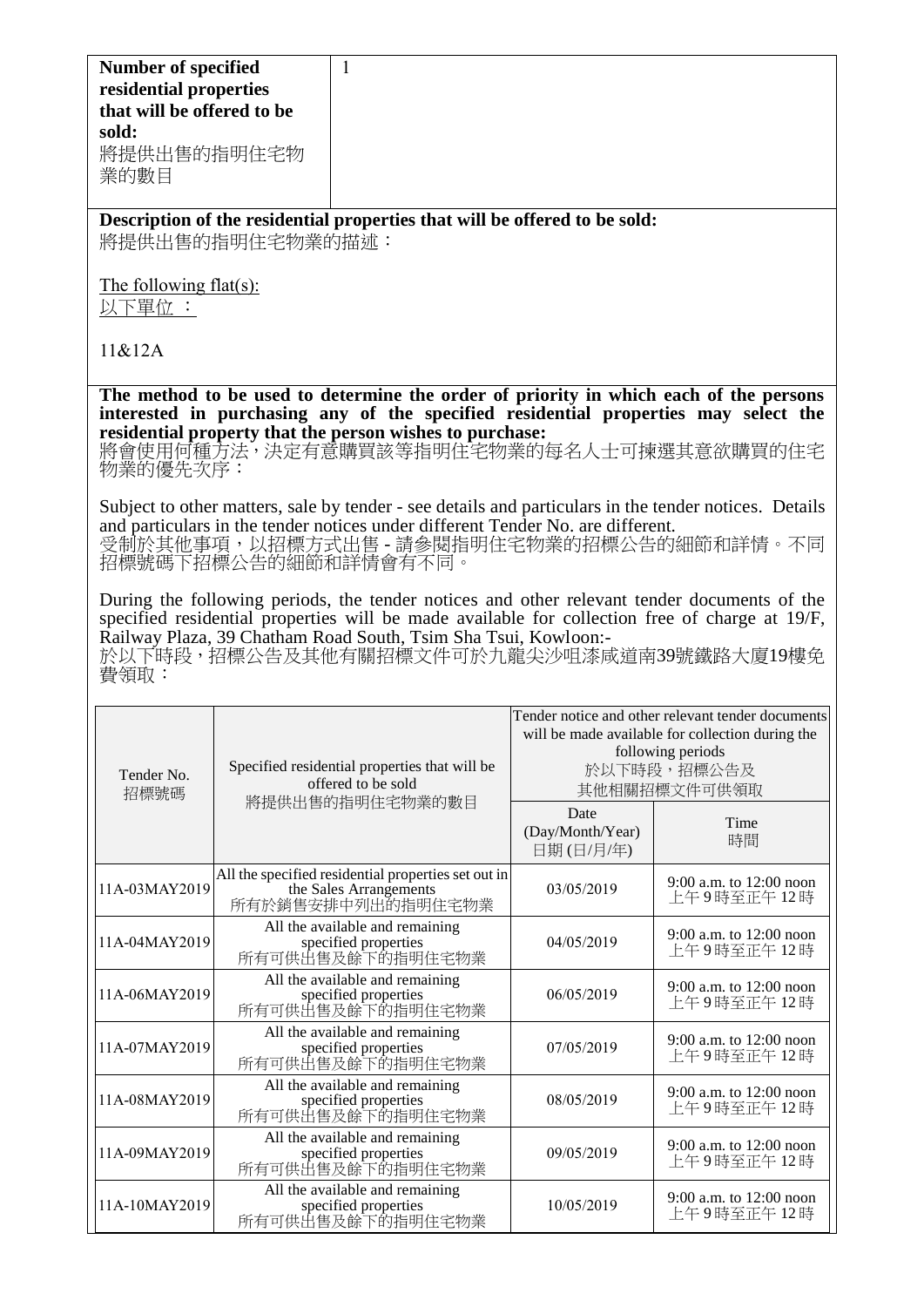| 11A-11MAY2019 | All the available and remaining<br>specified properties<br>所有可供出售及餘下的指明住宅物業 | 11/05/2019 | 9:00 a.m. to 12:00 noon<br>上午9時至正午12時   |
|---------------|-----------------------------------------------------------------------------|------------|-----------------------------------------|
| 11A-13MAY2019 | All the available and remaining<br>specified properties<br>所有可供出售及餘下的指明住宅物業 | 13/05/2019 | 9:00 a.m. to 12:00 noon<br>上午9時至正午12時   |
| 11A-14MAY2019 | All the available and remaining<br>specified properties<br>所有可供出售及餘下的指明住宅物業 | 14/05/2019 | 9:00 a.m. to 12:00 noon<br>上午9時至正午12時   |
| 11A-15MAY2019 | All the available and remaining<br>specified properties<br>所有可供出售及餘下的指明住宅物業 | 15/05/2019 | 9:00 a.m. to 12:00 noon<br>上午9時至正午12時   |
| 11A-16MAY2019 | All the available and remaining<br>specified properties<br>所有可供出售及餘下的指明住宅物業 | 16/05/2019 | 9:00 a.m. to 12:00 noon<br>上午9時至正午12時   |
| 11A-17MAY2019 | All the available and remaining<br>specified properties<br>所有可供出售及餘下的指明住宅物業 | 17/05/2019 | 9:00 a.m. to 12:00 noon<br>上午9時至正午12時   |
| 11A-18MAY2019 | All the available and remaining<br>specified properties<br>所有可供出售及餘下的指明住宅物業 | 18/05/2019 | 9:00 a.m. to $12:00$ noon<br>上午9時至正午12時 |
| 11A-20MAY2019 | All the available and remaining<br>specified properties<br>所有可供出售及餘下的指明住宅物業 | 20/05/2019 | 9:00 a.m. to 12:00 noon<br>上午9時至正午12時   |
| 11A-21MAY2019 | All the available and remaining<br>specified properties<br>所有可供出售及餘下的指明住宅物業 | 21/05/2019 | 9:00 a.m. to 12:00 noon<br>上午9時至正午12時   |
| 11A-22MAY2019 | All the available and remaining<br>specified properties<br>所有可供出售及餘下的指明住宅物業 | 22/05/2019 | 9:00 a.m. to 12:00 noon<br>上午9時至正午12時   |
| 11A-23MAY2019 | All the available and remaining<br>specified properties<br>所有可供出售及餘下的指明住宅物業 | 23/05/2019 | 9:00 a.m. to 12:00 noon<br>上午9時至正午12時   |
| 11A-24MAY2019 | All the available and remaining<br>specified properties<br>所有可供出售及餘下的指明住宅物業 | 24/05/2019 | 9:00 a.m. to 12:00 noon<br>上午9時至正午12時   |
| 11A-25MAY2019 | All the available and remaining<br>specified properties<br>所有可供出售及餘下的指明住宅物業 | 25/05/2019 | 9:00 a.m. to 12:00 noon<br>上午9時至正午12時   |
| 11A-27MAY2019 | All the available and remaining<br>specified properties<br>所有可供出售及餘下的指明住宅物業 | 27/05/2019 | 9:00 a.m. to 12:00 noon<br>上午9時至正午12時   |
| 11A-28MAY2019 | All the available and remaining<br>specified properties<br>所有可供出售及餘下的指明住宅物業 | 28/05/2019 | 9:00 a.m. to 12:00 noon<br>上午9時至正午12時   |
| 11A-29MAY2019 | All the available and remaining<br>specified properties<br>所有可供出售及餘下的指明住宅物業 | 29/05/2019 | 9:00 a.m. to $12:00$ noon<br>上午9時至正午12時 |
| 11A-30MAY2019 | All the available and remaining<br>specified properties<br>所有可供出售及餘下的指明住宅物業 | 30/05/2019 | 9:00 a.m. to 12:00 noon<br>上午9時至正午12時   |
| 11A-31MAY2019 | All the available and remaining<br>specified properties<br>所有可供出售及餘下的指明住宅物業 | 31/05/2019 | 9:00 a.m. to 12:00 noon<br>上午9時至正午12時   |
|               |                                                                             |            |                                         |